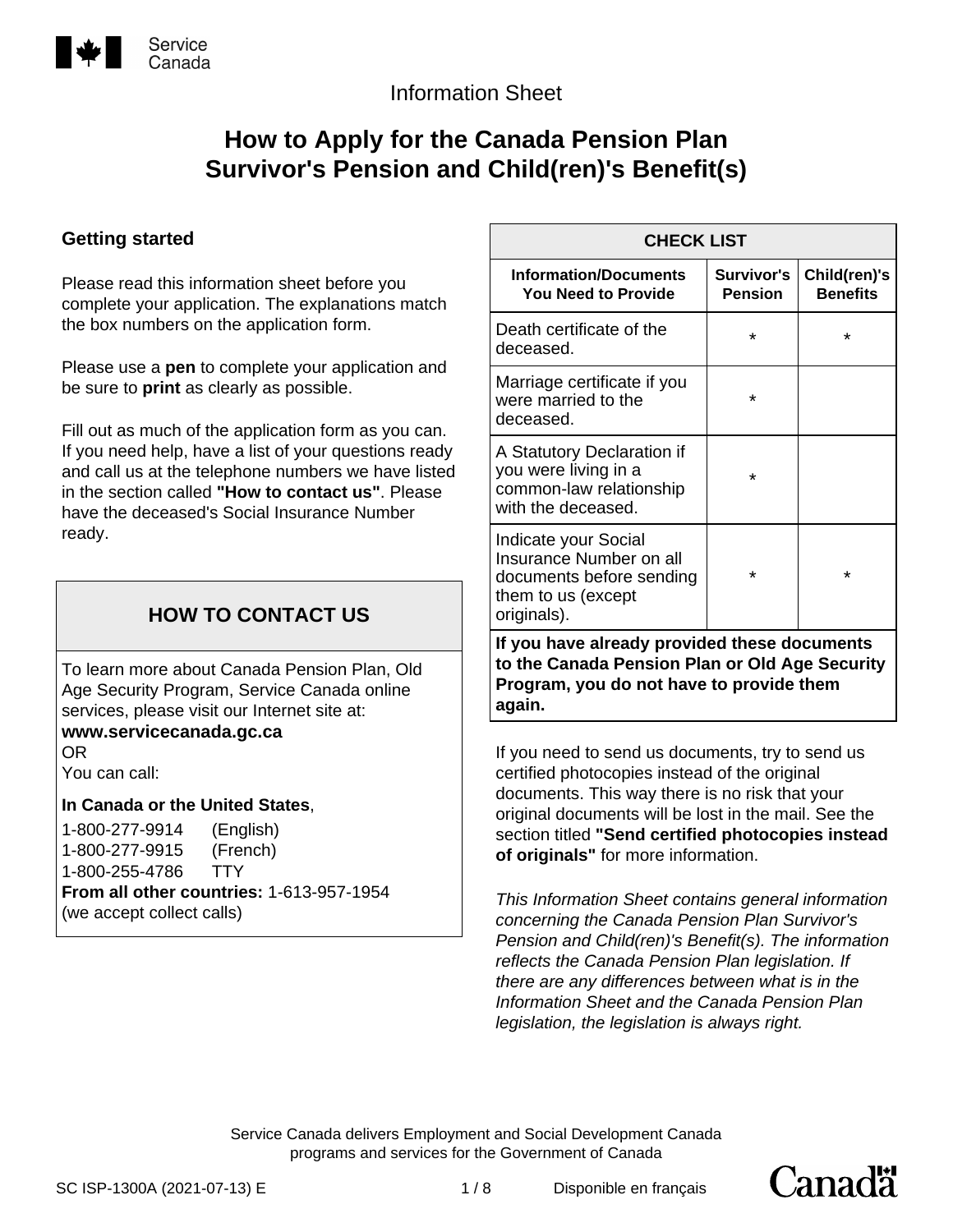### **Basic eligibility factors for the Canada Pension Plan Survivor's pension**

To qualify for a Survivor's pension:

- you must have been legally married or in a common-law union with your deceased spouse or common-law partner at the time of his/her death; **and**
- your deceased spouse or common-law partner must have made enough contributions to the Canada Pension Plan; **and**
- you must apply in writing and submit the necessary documents.

If you were legally separated from your deceased spouse at the time of his/her death, you may still qualify for a Survivor's pension.

### **Definition of spouse and common-law partner**

Under the *Canada Pension Plan:*

- a **spouse** is a person to whom you are legally married;
- a **common-law partner** is a person of the opposite sex or same sex who has been living in a conjugal relationship for at least one year.

### **Did your deceased spouse or common-law partner contribute to the Régime de rentes du Québec (Quebec Pension Plan)?**

A person may contribute to both the Canada Pension Plan and Quebec Pension Plan. The contributions made under both plans are combined when a benefit entitlement is calculated. If your deceased spouse or common-law partner only contributed to the Quebec Pension Plan, or if he/she contributed to both plans and resided in Quebec, or the last province of residence in Canada was Quebec at the time of death, you should contact:

Québec Pension Plan (QPP) Retraite Québec Case postale 5200 Québec (Québec) G1K 7S9

## **Send certified photocopies instead of original documents**

With your application, you usually have to send us certain documents. When you send us documents, we suggest you send **certified photocopies** rather than the original documents, if possible. This will ensure the original documents stay with you in case you need them for other purposes. If you must send your original documents, we suggest you send them by registered mail. We will return all the original documents to you.

We can only accept a photocopy of an original document if it is readable and if you have someone certify that it is a true copy of the original. If you bring your original documents to any Service Canada Centre, our staff will photocopy the documents and certify them for free. If you cannot visit a Service Canada Centre, you can ask a member of one of the following professions to certify your photocopy:

- Accountant
- Chief of First Nations Band
- Commissioner for Oaths
- Employee of a Service Canada Centre acting in an official capacity
- Funeral Director
- Justice of the Peace
- Lawyer, Magistrate, Notary
- Manager of a Financial Institution
- Medical and Health Practitioners: Chiropractor, Dentist, Doctor, Naturopathic Doctor, Nurse Practitioner, Ophthalmologist, Optometrist, Pharmacist, Psychologist, Registered Nurse
- Member of Parliament or their staff
- Member of a Provincial Legislature or their staff
- Minister of Religion
- Municipal Clerk
- Official of a federal or provincial government department, or one of its agencies
- Official of an Embassy, Consulate or High **Commission**
- Official of a country with which Canada has a reciprocal Social Security Agreement
- Police Officer
- Professional Engineer
- Social Worker
- Teacher
- University Professor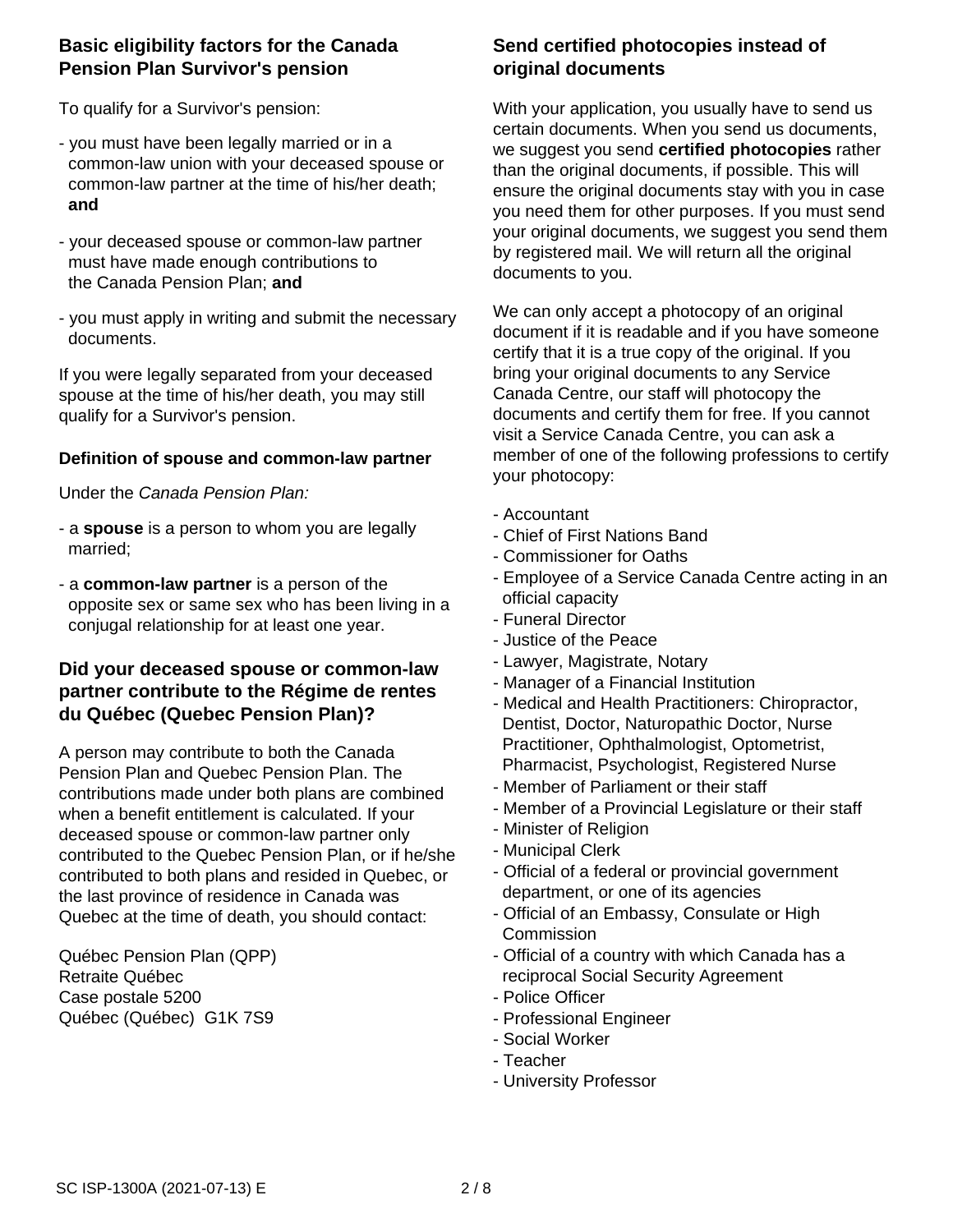## **Send certified photocopies instead of original documents (continued)**

People who certify photocopies must compare the original document to the photocopy, state their official position or title, sign and print their name, give their telephone number and indicate the date they certified the document. They also must write the following statement on the photocopy:

### *This photocopy is a true copy of the original document which has not been altered in any way.*

**Note**: If your photocopy is missing **any** of the above elements, it will not be accepted and you will have to submit a new, properly certified photocopy, which will result in delays in processing your application.

If an original document has information on both sides, both sides must be photocopied and certified.

You cannot certify photocopies of your own documents and you cannot ask a relative to do it for you.

Please write the Client Identification Number or Social Insurance Number on any document or photocopy that you send us.

## **Filling out your application**

The following information explains how to complete the application form. Where needed, explanations have been provided. These explanations match the box numbers on the application form.

If you have any questions, please call us at the telephone numbers listed in the section called **"How to contact us".**

**Section A: Information about your deceased spouse or common-law partner**

## **Box 1A Social Insurance Number**

Enter your deceased spouse's or common-law partner's Social Insurance Number in this box.

The Survivor's pension is based on how much, and for how long, the deceased contributed to the Canada Pension Plan. We keep a record of the contributions made to the Canada Pension Plan by individuals under their Social Insurance Number. To make sure that we use your deceased spouse's or common-law partner's record, you must indicate his/ her Social Insurance Number in question 1A.

If the deceased had more than one Social Insurance Number, please attach a note to your application, listing all numbers assigned to the deceased.

# **Box 1B Date of birth**

You do not need to provide proof of birth for the deceased if you provided their Social Insurance Number in the application. However, the Canada Pension Plan has the right to request proof of birth at any time, when deemed necessary.

If you did not provide the Social Insurance Number of the deceased, then you must submit a certified true copy of the deceased's original birth certificate.

If you do not have this document and the deceased was born in Canada, you can obtain a copy of the deceased's birth certificate by contacting the provincial or territorial birth, marriage or death registration office in the province or territory where the deceased was born.

For people born in Canada, acceptable birth certificates are ones issued by a Provincial birth, marriage or death registration office. You can find the telephone numbers in the provincial or territorial government listings of the telephone book (usually listed as a Provincial Vital Statistics office).

If you cannot get one of these documents, please call us. One of our service delivery agents will let you know what other kind of documents you can use to confirm the deceased's date of birth.

# **Box 2 Date of death**

You must submit proof of your deceased spouse's or common-law partner's date of death with your application. To be accepted as proof, the document must give the name, date and place of death of your deceased spouse or common-law partner. The document must be on official letterhead or contain a seal, and provide the name and/or signature of the person or authority issuing the document. The following documents may be accepted as proof of date of death.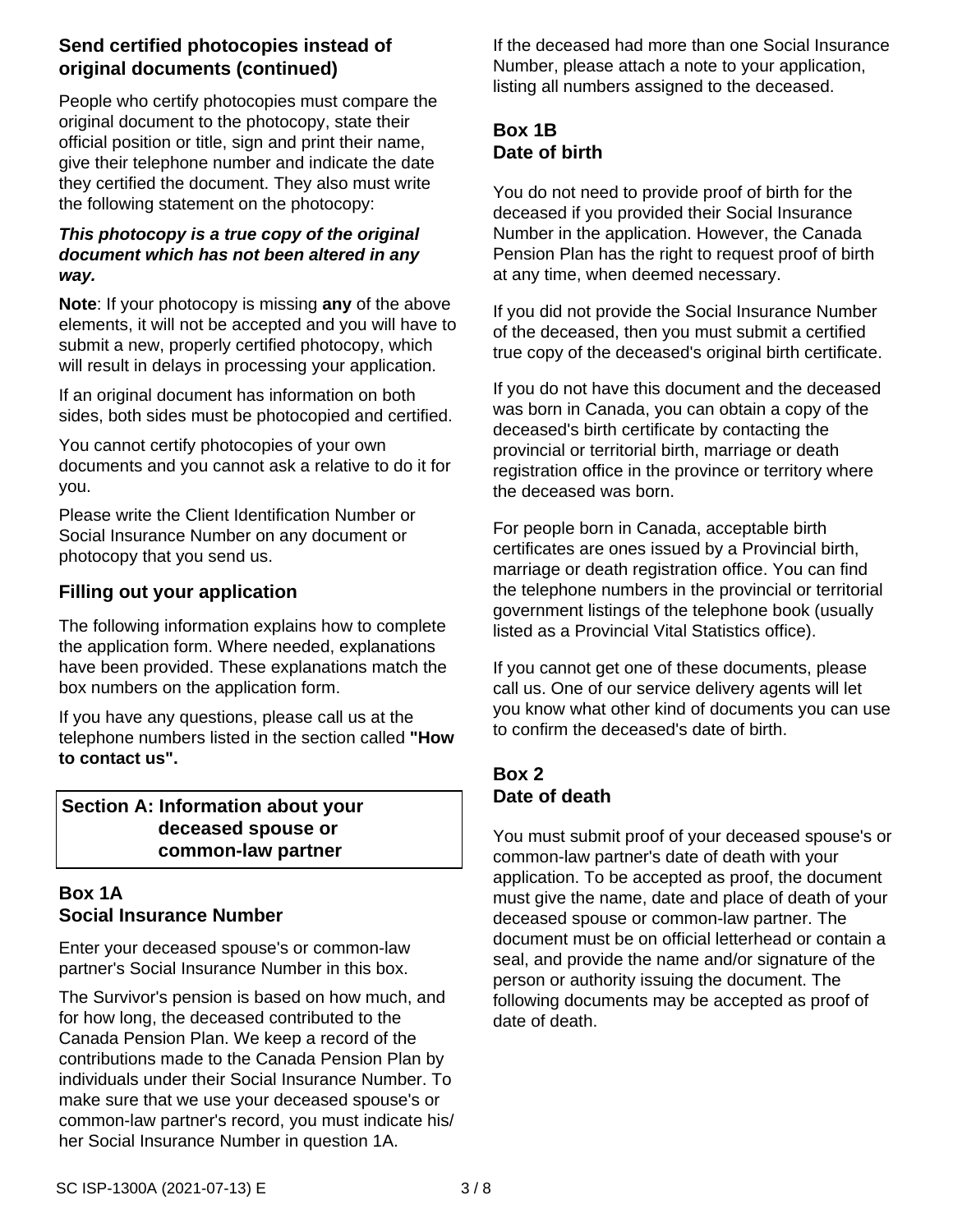### **ACCEPTABLE DOCUMENTS FOR PROOF OF DEATH**

- Burial or Death Certificate
- Certification of Death from another country, if an agreement on social security exists with that country
- Life or Group Insurance Claim along with a statement signed by a medical doctor
- Medical Certification of Death
- Memorandum of Notification of Death issued by the Chief of National Defence Staff
- Notarial copy of Letters of Probate
- Official Death Certificate
- Official Notification from the Public Trustee for a Province
- Registration of Death
- Statement of a medical doctor, coroner or funeral director
- Statement of Verification of Death from the Department of Veterans Affairs

## **Box 3 Marital status at the time of death**

If you were married to the deceased **at the time of death**, we need documents to confirm the date of your marriage. When possible, **a certified true copy of your original marriage certificate should be submitted**.

If you are unable to obtain this document, please contact us to obtain the form titled "**Statutory Declaration of Legal Marriage**", along with any additional documentation and return it with your application.

If you and the deceased were living in a commonlaw relationship, the form titled **"Statutory Declaration of Common-law Union"** and additional documentation must be submitted to confirm the start date of your common-law union. Please contact us to obtain this form.

### **Box 6**

# **Did your deceased spouse or common-law partner ever live or work in another country?**

Canada has international agreements on social security with many countries. If your answer to question 6 is **yes**, you should provide us with the name of the country and the insurance number issued to the deceased by that country.

The deceased may have accumulated credits that could help qualify the estate or survivors for Canadian benefits under an international social security agreement. The deceased's Canada Pension Plan credits can also help qualify the estate or the survivors for a foreign pension. You will be advised in writing if either of the above conditions apply to the deceased.

### **Section B: Information about you (the surviving spouse or common-law partner)**

# **Box 7A Your Social Insurance Number**

Enter your Social Insurance Number in question 7A. If you have more than one Social Insurance Number, please attach a note to your application, listing all your Social Insurance Numbers.

# **Box 7B Your date of birth**

Please enter your date of birth in this box.

You do not need to provide proof of birth with your application. However, the Canada Pension Plan has the right to request proof of birth at any time, when deemed necessary.

## **Box 8A Written communication**

In this box, please tell us in which language you would like to get letters from us. Check only one box.

### **Box 8B Verbal communication**

Please check the language - English or French - you would like to use when you talk to us.

You can choose a different language for written communication than the one you choose for verbal communication. For example, you can ask to receive your letters in English, and you can ask to use French when talking to one of our agents.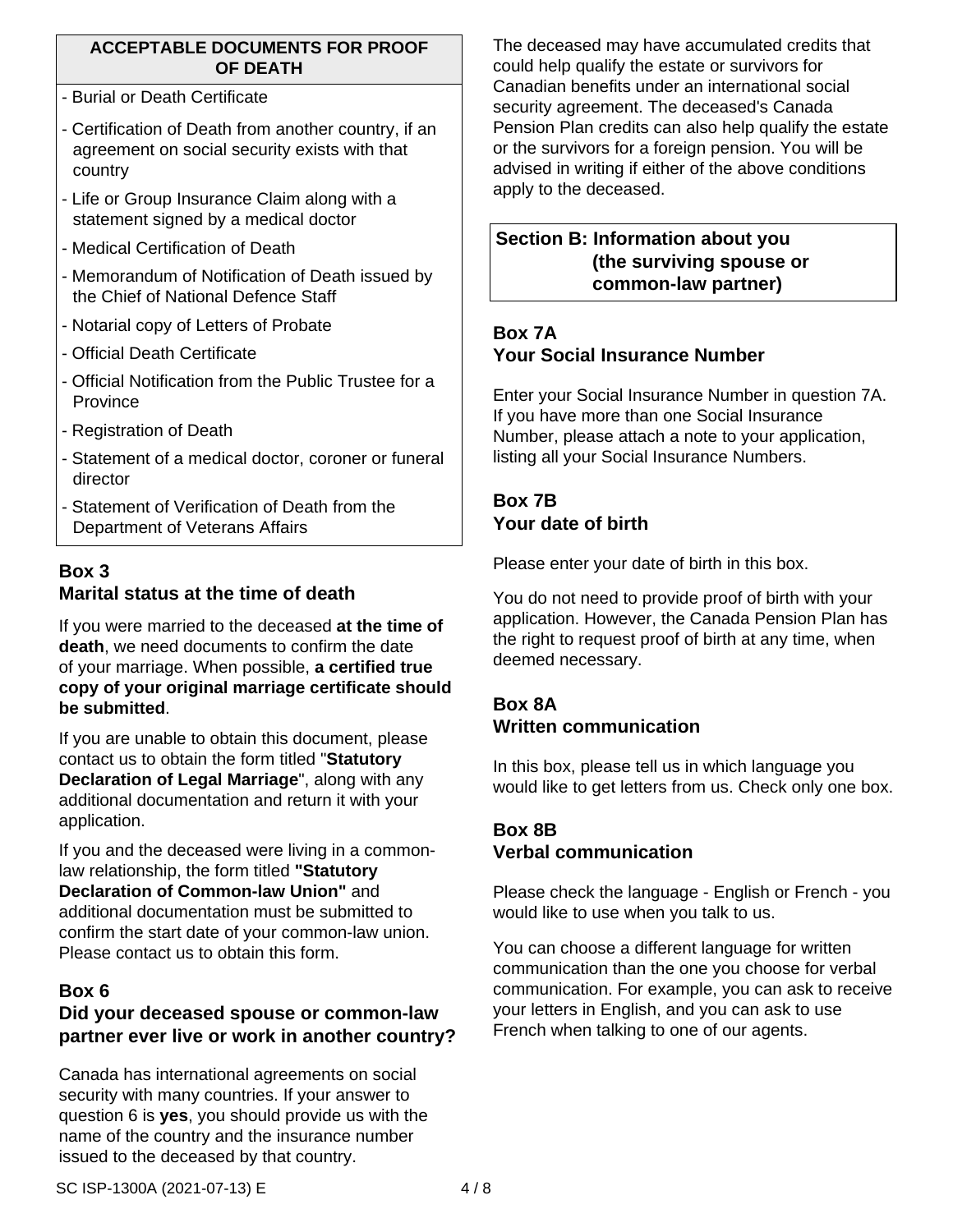# **Box 16 Payment Information**

### **Direct deposit in Canada**

If your application is approved, your monthly payments will be deposited into your account at your financial institution. The account must be in your name. A joint account is also acceptable.

In order to enroll for direct deposit banking you must provide the branch, financial institution and account numbers that appear at the bottom of a cheque. A sample of a void cheque is provided below identifying where the branch, financial institution and account numbers are located.



### **Direct deposit outside Canada**

For direct deposit outside Canada, please contact us at 1-800-277-9914 from the United States and at 1-613-957-1954 from all other countries (collect calls accepted Monday to Friday, 8:30 a.m. to 4:30 p.m. Eastern Time). The form and a list of countries where direct deposit service is available can be found at **www.directdeposit.gc.ca**.

## **Box 17 Voluntary income tax deduction**

Your Canada Pension Plan benefit is taxable. Fill out Box 17 if you would like to have us take off monthly voluntary income tax deductions from your Canada Pension Plan benefit. You should consider your personal tax situation before choosing an amount. If you decide to have us withhold voluntary income tax deductions, you may request an amount now, and have it changed at a later date. This service is available to Canadian residents only.

### **Consenting to share your direct deposit information with the Canada Revenue Agency**

Should you wish, you can share your direct deposit information with the Canada Revenue Agency (CRA). To share your direct deposit information with the CRA you must consent to ESDC sharing your direct deposit information and other personal information (Social Insurance Number, last name, date of birth) for the CRA to correctly identify you. The CRA will use your direct deposit information for any income tax refunds, working income tax benefit advance payments, Canada child benefit, universal child care benefit, and GST/HST credit payments you may receive.

If you choose to consent, select "I agree."

If you choose not to consent, select "I do not agree." You may still update your direct deposit information with the CRA by contacting the CRA directly.

For more details about the handling of your personal information by ESDC, please see ESDC's Privacy Notice Statement.

For more details about the handling of your personal information by the CRA, please see the CRA's Banking Information Privacy Notice.

# **Section C: Information about the child(ren) of the deceased**

The child(ren) of the deceased could be eligible for a surviving child's benefit. To be eligible, the child(ren) must be the deceased's:

- natural child;
- legally adopted child;
- child adopted in fact; **or**
- a child who was legally or in fact in the care and custody of the deceased.

The child must also be a dependent child of the deceased. A dependent child is a child who, at the time of death of the deceased, was:

- under the age of 18; **or**
- between the ages of 18 and 25 and was attending school or university full-time.

A child may receive up to two benefits under the Canada Pension Plan if both parents were Canada Pension Plan contributors and are either deceased or are disabled, and if all conditions of eligibility are met for both benefits.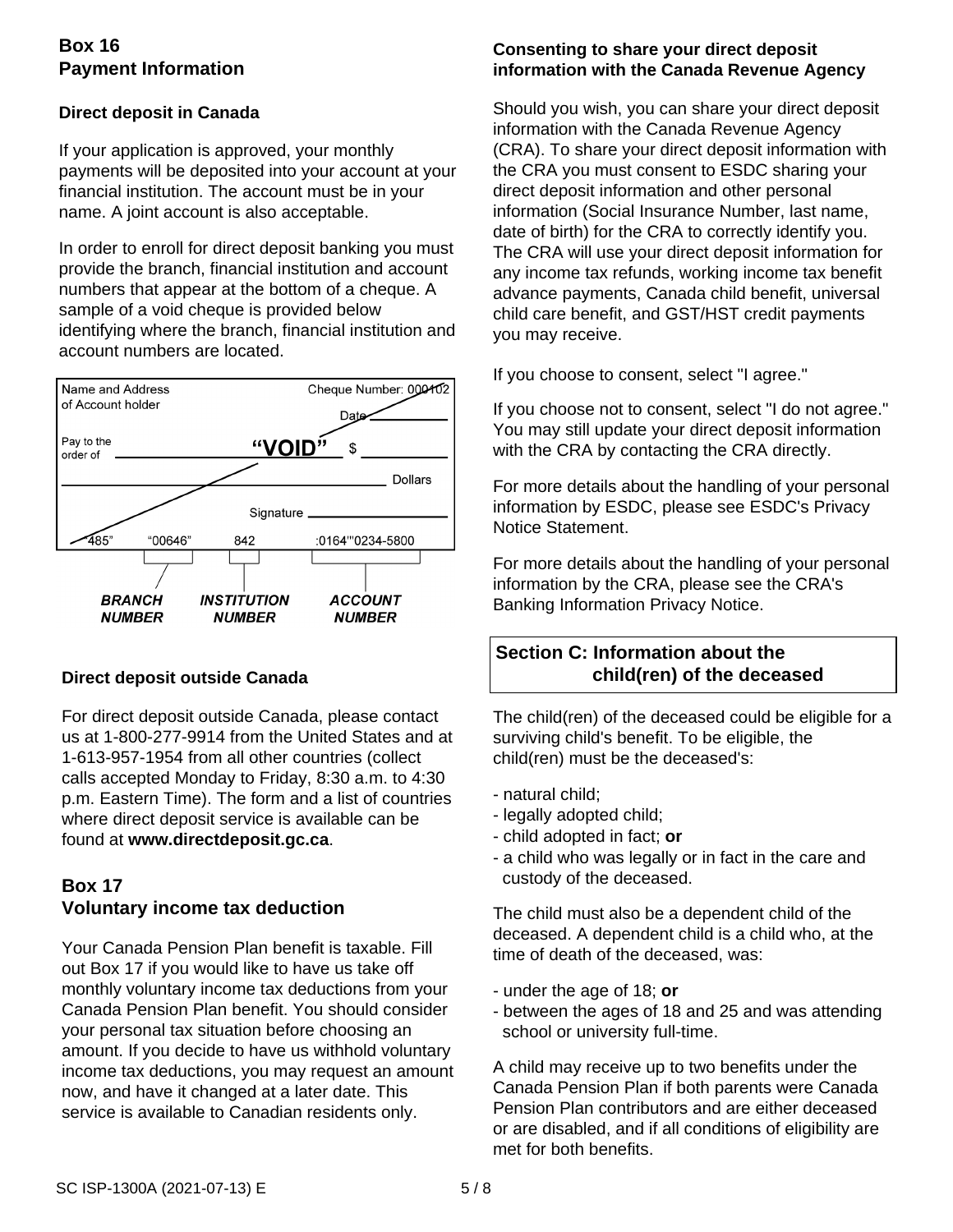If a child is 18 years old, he/she must complete and submit the forms "**Application for Canada Pension Plan Child's Benefit (for children between ages 18 and 25)**" and the "**Declaration of Attendance at School or University".** The child must be attending school or university full-time to receive or continue to receive the benefit.

### **Box 18 Do you have any children under the age of 18?**

If you have children under the age of 18 in your care and custody, please complete question 20.

**Note**: If a child was in the care and custody of the deceased but is now in the care and custody of someone other than you, that person must apply on the child's behalf for that child to receive the benefit.

You do not need to provide proof of birth for the children if you provided their Social Insurance Number in the application. However, the Canada Pension Plan has the right to request proof of birth at any time, when deemed necessary. If you did not provide the Social Insurance Number of the children, then you must submit a **certified true copy of the children's original birth certificate.**

If you do not have this document and the children were born in Canada, please refer to the previous section **1B "Date of Birth"**, on how to obtain birth evidence.

## **Box 19**

## **Do you have any children between the ages of 18 and 25 attending school, college or university full-time?**

If you have children between the ages of 18 and 25, please complete question 21 and we will send an application to each child that is listed. The child must be attending school or university full-time to receive the benefit.

### **When will my survivor's pension and child(ren) benefit(s) start?**

If your application is approved, your survivor's pension will normally begin the later of:

- the month after the death of the contributor;
- the 11<sup>th</sup> month prior to the month your application is received.

The child(ren) benefit(s) will begin the later of:

- the month after the death of the contributor;
- the month after the birth of the child;
- the 11<sup>th</sup> month prior to the month your application is received.

You can receive a retroactive payment for up to 11 months from when we receive your application but this retroactive period cannot cover any months prior to the month after the month of death of the contributor or the month after the month of birth of the child. If you are covered under the Incapacity provision (see the following section), retroactive payments could be made for more than 11 months.

### **Incapacity**

Protection is available for persons who did not apply for a Canada Pension Plan pension benefit since they were unable to apply or to ask someone to apply on their behalf because of their medical condition. If you feel this applies to you, please contact us to obtain a "**Declaration of Incapacity**" form.

## **Non-Resident Tax**

If you are a non-resident of Canada for income tax purposes, we may deduct a Non-Resident Tax from your monthly benefit. The tax rate is 25% of your monthly benefit unless the country you live in has a tax treaty with Canada that reduces the rate or exempts you from paying the tax.

Sometimes you can benefit from paying tax at the same rate as residents of Canada by filing a yearly Canadian income tax return. The Canada Revenue Agency will determine if you are due for a refund of any Non-Resident Tax you may have paid.

You can also reduce the amount of tax we withhold from your survivor's benefit by completing a yearly "**Application by a Non-Resident of Canada for a Reduction in the Amount of Non-Resident Tax Required to be Withheld**" (Form NR5).

This form can be obtained by writing to the:

International Tax Services Office Canada Revenue Agency 2204 Walkley Road Ottawa, Ontario K1A 1A8 or by calling:

**Outside North America:** English 613-940-8495 French 613-940-8496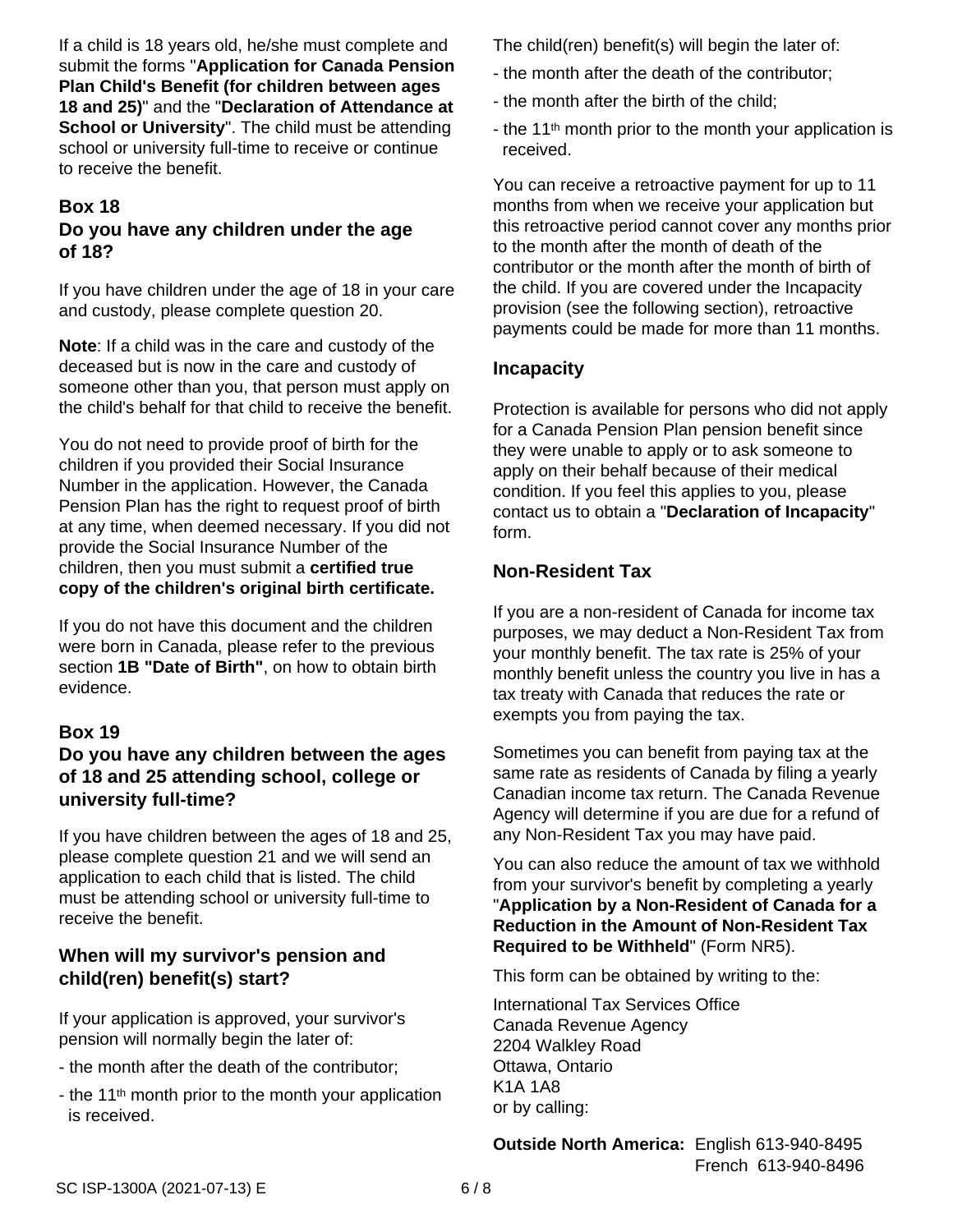# **Applicant's declaration**

To complete the application, you have to sign and date it in this section.

**Note**: If you make a false or misleading statement, you may be subject to an administrative monetary penalty and interest, if any, under the *Canada Pension Plan,* or may be charged with an offence. Any benefits you received or obtained to which there was no entitlement would have to be repaid.

# **Witness's declaration**

If you signed your application with a mark, a witness has to sign and date the application in that section and provide their name, address, relationship to you, and telephone number in case we need to contact that person.

# **Other information you should read before mailing your application**

## **Before you mail your application**

Before you send this application form to us, please make sure that you have:

- **completed, signed** and **dated** your application; **and**
- enclosed certified photocopies or any original documents we need.

Please refer to the "**Check List**" at the beginning of this information sheet for the documents we need.

### **When we receive your application**

Once we receive your application and any supporting documents, we will review your application and contact you if we need more information. We will send you a letter once we have completed our review to let you know if you are eligible.

If you have not heard from us by the time you expect your first payment, please contact us at the telephone numbers listed in the section called "**How to contact us**" at the beginning of this information sheet.

# **What you must do after your pension starts**

### **If you move**

You must tell us if you move, even if your pension is being sent to another address or is being deposited directly into your financial institution account. This way, we will be able to send you important information and the tax slips you need for income tax purposes.

Also, if you move outside of Canada or from one country to another, your tax status may change. **If you do not inform us of an address change and you should have paid a higher tax rate, you will have to repay any overpayments.**

### **If you change financial institutions or account numbers**

If your payment is directly deposited, please let us know if you change financial institutions or accounts. Do not close your old account until you are sure that your pension is being deposited into your new account.

### **If the Canada Pension Plan recipient dies**

The estate representative must inform Service Canada as soon as possible of the death of the recipient. Your estate can receive benefits for the month of your death. If we do not get the information quickly enough, any benefits paid after the month of death will have to be paid back.

# **Other pensions/benefits**

## **Retirement Pension**

If the deceased made contributions to the Canada Pension Plan, was at least 70 years of age at the time of his/her death, and had not applied for or received a Canada Pension Plan retirement pension, you should contact us and request an application. The application must be made within one year of the date of death.